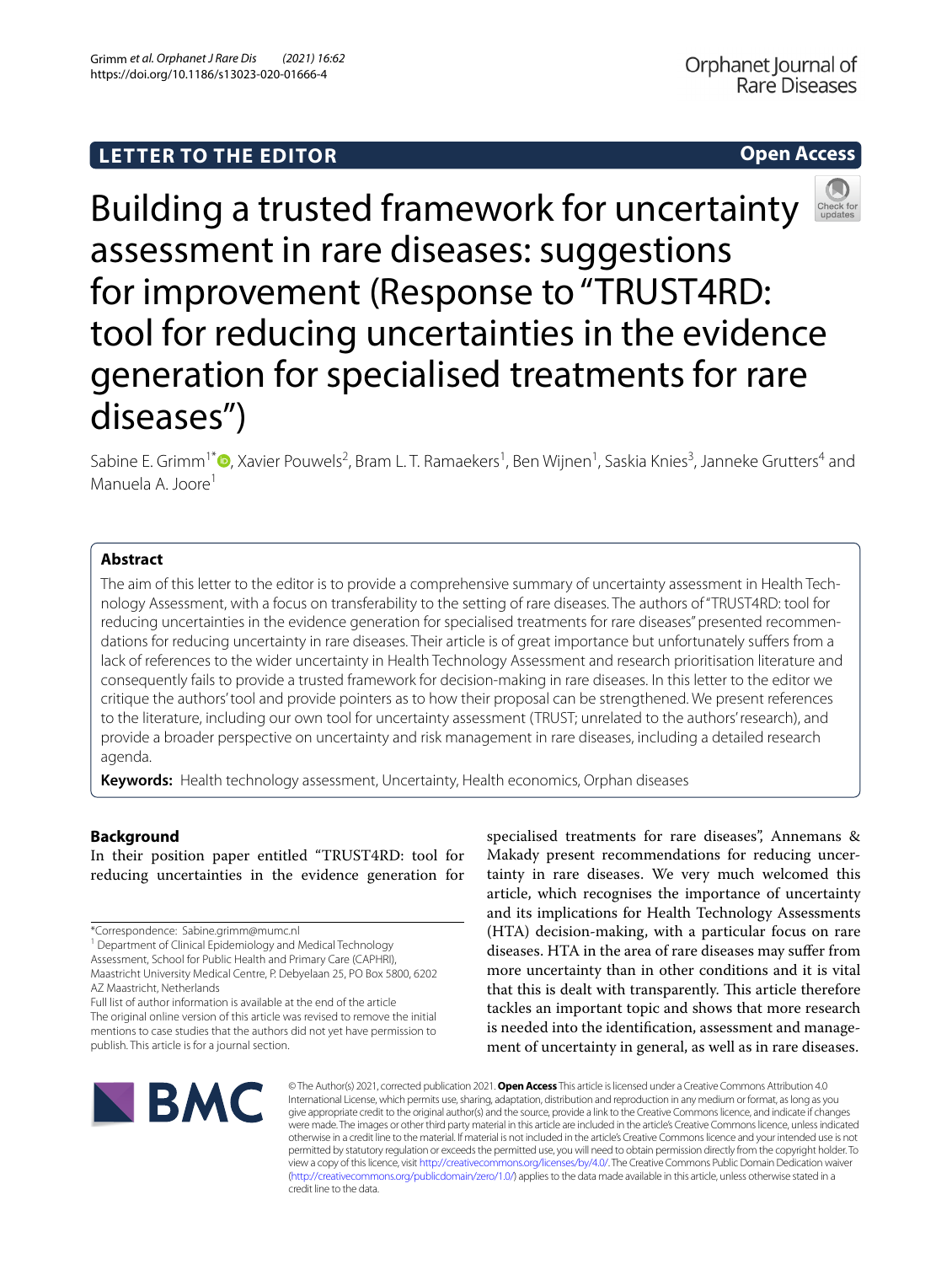Our group of authors have developed a tool for identifying, assessing and reporting uncertainty, the TRansparent Uncertainty ASsessmenT (TRUST) tool [\[1](#page-4-0)], independently of the research presented by Annemans & Makady and published earlier in 2020. Based on our own research in this area, we think that the article could have beneftted from more detail, clarifcation and placement in the quickly developing literature in this feld. Our aim of this letter to the editor is to provide a comprehensive summary of uncertainty assessment in Health Technology Assessment, with a focus on transferability to the setting of rare diseases. To do this, we critically review the TRUST4RD tool, make suggestions for improvement and reference the wider literature, we demonstrate the use of TRUST in two assessments of orphan drugs in rare diseases, and, fnally, a present a broader perspective on uncertainty and risk management and propose a research agenda.

# **TRUST4RD by Annemans & Makady: suggestions for improvement**

Annemans & Makady set out broad considerations around reducing uncertainty in HTA of rare diseases. These considerations consist of three "building blocks": 1) evidence gaps, 2) data sources and design, and 3) the presence of an iterative dialogue. The authors then move on to describe a process for fnding a common solution. We present a critique as well as suggestions for improvement and references to the wider literature for each of these. It may be worth mentioning that the acronym TRUST4RD is not defned by Annemans & Makady.

For 1), the authors claim a new taxonomy of evidence gaps, distinguishing four main types of uncertainties important in rare diseases, according to which uncertainties should be identifed early on in the HTA:

- uncertainties related to the size and characteristics of the population;
- uncertainties related to the natural history of the disease and its current management;
- uncertainties related to the new treatment;
- and uncertainties related to the health ecosystem.

We are concerned that these four uncertain aspects of an HTA may unnecessarily restrict stakeholders in their uncertainty identifcation process. Whilst we acknowledge that these four aspects may indeed be important in rare diseases, we fnd these to lack specifcity. It is unclear to us and may be unclear to other users, whether certain aspects of a HTA are included in these four aspects. For example, health-related quality of life estimates can be a signifcant source of uncertainty in rare diseases. It could be argued that "uncertainties related to the natural history of the disease and its current management" include health-related quality of life aspects. If this were the case, then it is difficult to see how these four aspects are a reduction of all aspects in a HTA. Furthermore, we would argue to the contrary, that, in order to ensure explicit and transparent presentation of uncertainties, a less condensed view of aspects would be benefcial. Assessments of rare diseases are likely heterogeneous and sources of uncertainty could afect all aspects, so we urge caution against blinding ourselves to aspects with a lower prevalence. The TRUST tool, which was based on a review of the literature and HTA report guidelines and validated using stakeholder interviews, workshops and case studies, distinguishes between the following aspects of an assessment that may be subject to uncertainty: context or scope—including population, intervention, comparator, outcomes, time horizon and perspective; selection of evidence; model structure; model inputs—including transition probabilities, timeto-event, or accuracy estimates; relative efectiveness estimates; adverse events; utilities; resource use and costs; and model implementation. We consider that, even in non-model-based assessments, these distinctions may be helpful and allow for a more comprehensive identifcation process and more specifc assessment and reporting.

The claim to a taxonomy may furthermore be misplaced. Multiple taxonomies of uncertainty exist and they tend to have in common that aspects or locations (such as those proposed by the authors and the assessment aspects considered in TRUST as discussed in the previous paragraph) are only one dimension of uncertainty. The other dimensions include the nature of uncertainty, so whether it is epistemic or aleatory; and sources of uncertainty, sometimes also referred to as "levels" [[2\]](#page-4-1). In our TRUST tool we synthesized the latter based on the literature [[3–](#page-4-2)[8\]](#page-4-3) as follows: transparency issues, methodological issues, imprecision, indirectness and unavailability. These distinctions may help in study design as well as in making decisions about how to explore and analyse this uncertainty.

We agree with Annemans & Makady that not all uncertainties are worth researching. How to achieve research prioritisation within HTA, however, has been much debated in the past and methods are available to help with this, namely value of information analysis  $[4, 9-12]$  $[4, 9-12]$  $[4, 9-12]$  $[4, 9-12]$ . The authors' solution is multi-stakeholder involvement; and potential impact scoring of uncertainties. Unfortunately, no methods to derive such an impact score are provided in the article. A part of the TRUST tool enables researchers and analysts to assess the impact of uncertainties on outcomes. In interviews, meetings and case study applications at the Dutch Health Care Institute conducted for the development of TRUST, we found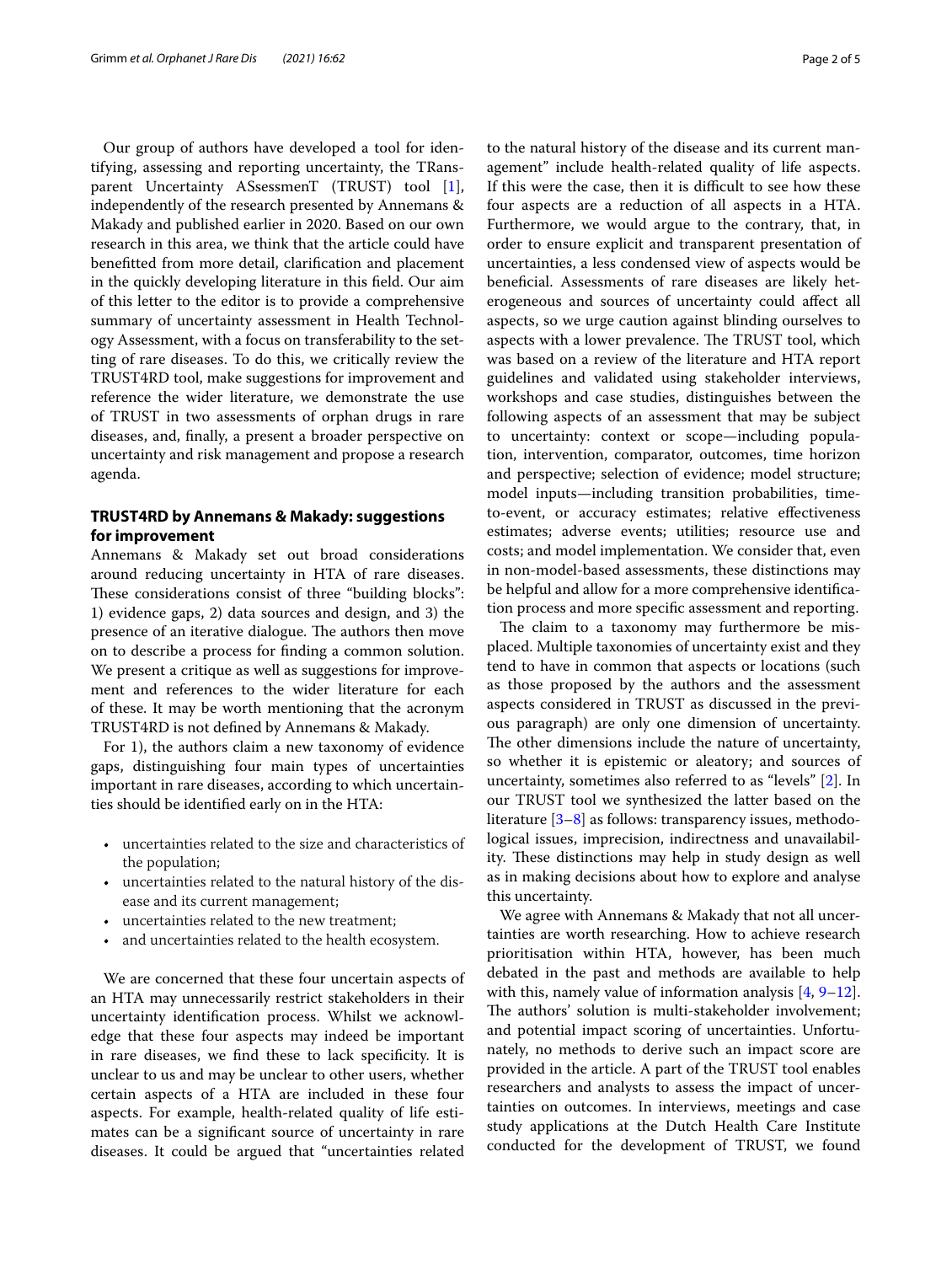that numerically scoring uncertainties for their impact was not only difficult for stakeholders, it also resulted in substantial inter-rater variability and could evoke the impression of quantifed uncertainty, whereas scores were really based on subjective perception. These impact scores were therefore abandoned. We think that, if such scores were to be introduced for HTAs, further research would need to examine how this could work in practice. However, based on our research fndings, we consider the beneft of this to be questionable. Instead, in the TRUST tool we proposed a simple assessment of whether the impact would be "likely high", "likely low", or "likely no impact". Annemans & Makady go on to propose "what-if" scenarios to explore the impact of uncertainties, which we consider important, too. However, other commonly used methods [\[4](#page-4-4)] such as one-way sensitivity analysis, scenario analyses including threshold analysis, probabilistic sensitivity analyses, model averaging [[13](#page-4-7)] and value of information methods should not be disregarded.

For 2), the authors recommend that diferent study designs be explored and matched with the evidence gap. There is no specific guidance on exactly what study designs would be benefcial in what settings, although the authors do provide some helpful examples. We think that the TRUST tool's diferent sources of uncertainty may be informative in devising study designs. Furthermore, we consider that the impact of uncertainties alone cannot dictate research priorities. As argued by many scholars, the cost of the research has to be weighed up against the value of research and this assessment should be undertaken for diferent research targets and study designs [\[14](#page-4-8), [15\]](#page-4-9). Methods like value of information and real options analyses enable such assessments. There are, of course, caveats: not all assessments are based on models that include all uncertainties. Qualitative judgements will have to be made in practice, but we should be clear on the "gold standard", being an open and transparent consideration of the value of reducing uncertainties and the costs, as well as practical and ethical concerns associated with the potential research [\[16](#page-4-10)].

Research should not be considered in isolation when addressing risk in HTA decision-making. Uncertainties that have an impact on the decision at the originally proposed price may no longer do so at a reduced price [[17\]](#page-4-11). Furthermore, research can be coupled with other schemes that target an efective price reduction, such as in pay-for-performance schemes. Consideration of all Managed Entry Agreement options is therefore vital  $[18–20]$  $[18–20]$  $[18–20]$  $[18–20]$ .

For 3), we cannot argue with the importance of an iterative dialogue and collaboration throughout the process. The authors recommend early dialogue between manufacturers and regulatory bodies and also advocate for the application of the principled compromise concept in fnding a common solution to addressing uncertainties. We think this is an excellent suggestion and would like to see an application of this following a real-world prospective case study in the future. In the meantime, we suggest the use of TRUST for supporting decision-makers in setting up a refexive assessment that allows for transparent debate of all uncertainties and their best possible management.

# **Uncertainty management in rare diseases going forward**

Assessments in rare diseases will always be subject to uncertainty. It is all the more important that uncertainty management receives due consideration. In this paper we showed that identifcation of uncertainties in rare diseases can be done systematically, transparently and comprehensively. However, there are challenges for the future. To provide a research agenda for this topic, we suggest breaking down the rather large topic of uncertainty management into fve steps (Fig. [1](#page-3-0)).

- (1) A clear overview of uncertainties necessitates identifcation of all uncertainties relevant in a decision problem. Assessment of impact (based on quantitative analysis if available or subjective opinion) can help in prioritising those uncertainties that should be analysed further. This step can be aided by tools such as the TRUST tool [[1\]](#page-4-0).
- (2) Ideally, all uncertainties are quantifed in a decision model and incorporated in the probabilistic analysis [[4\]](#page-4-4). Uncertainties lead to a risk of making a "wrong" decision, such as making a recommendation for reimbursement, when the technology is, in fact, not cost efective, or vice versa. Risk is composed of the outcomes of a decision and the probability of occurrence [\[21\]](#page-4-14). Risk analysis can be performed using value of information methods [[9,](#page-4-5) [22\]](#page-4-15). Quantitative analyses may not always be feasible due to time and resource constraints. In such cases, the assessment of impactful uncertainties may be used to inform the appraisal. Further research should be performed on exploring uncertainties that are diffcult to quantify [[23\]](#page-4-16).
- (3) Two features are of interest in the appraisal for a reimbursement decision: the expected net beneft (or expected cost efectiveness) of the new intervention and risk [[14](#page-4-8), [20](#page-4-13)]. It depends on these two whether, and if so what type of, risk-sharing arrangements may be indicated. In orphan diseases, per patient risk is typically high. The risk of making a wrong decision for the whole health system or society, on the other hand, is probably often low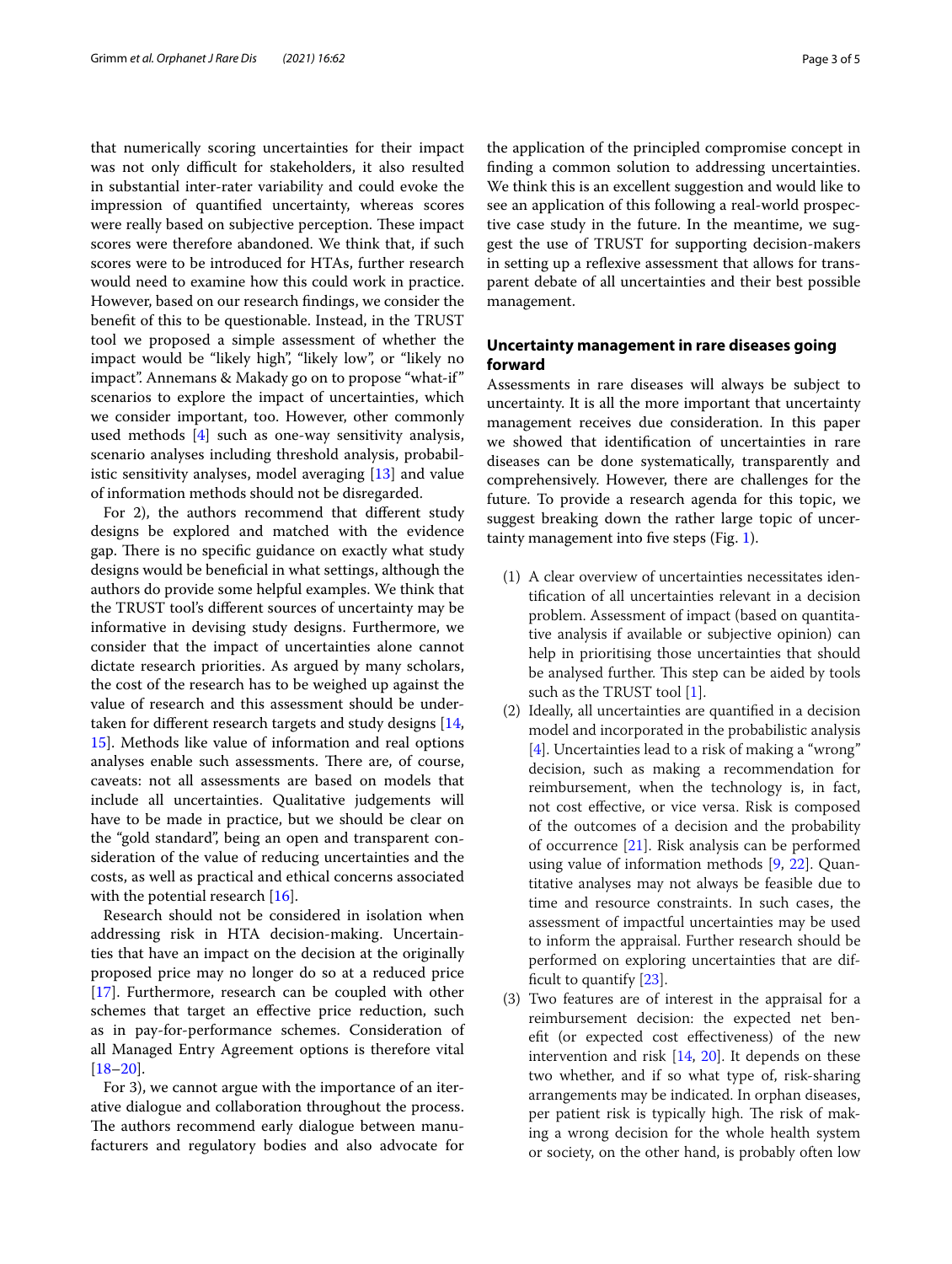

<span id="page-3-0"></span>due to the population being small. For example, even if a new technology turned out not to be costefective, cost to society would be limited (population risk). However, the uncertainty about adverse events may result in a high risk for each patient that receives the new treatment (per patient risk). Further research into risk appraisal in orphan diseases may be worthwhile.

(4) Risk-sharing arrangements can be used to manage the risk. They are broadly composed of financial schemes (outcome-based or simple, not outcomebased) and data collection schemes (such as trials or collection of observational data [[20](#page-4-13)]), or hybrid schemes that make use of both options. First, consideration has to be given to potentially appropriate risk-sharing arrangements. Risk-sharing arrangements can then be assessed quantitatively where possible, for example using the HTA risk analysis framework [\[17](#page-4-11), [24\]](#page-4-17), which requires value of information analysis [[25](#page-4-18)[–28\]](#page-4-19). Further research could inform a more qualitative approach to identifying research targets, study designs and negotiating an acceptable agreement with manufacturers to ensure appropriate pricing. Furthermore, it may be worth thinking about whether further data collection should not always be considered in the appraisal of orphan drugs.

(5) Follow-up is important: new data may necessitate a reaction and this needs to be planned for. Management of any risk-sharing arrangements and planning of future re-appraisals as well as monitoring are crucial. It would be informative to study experiences from risk-sharing arrangements and how they have been managed.

As proposed by Annemans & Makady, an iterative dialogue amongst stakeholders with their multiple diverse perspectives is key. Ideally, this will be upheld throughout all the steps from early assessment to follow-up. Further research may focus on how this could be implemented in existing HTA processes.

# **Conclusion**

We provided a comprehensive summary of uncertainty assessment in Health Technology Assessment, with a focus on transferability to the setting of rare diseases. We made suggestions for improving TRUST4RD in the context of the rapidly emerging uncertainty literature. We defned fve steps to uncertainty management and proposed a research agenda specifc to these in the feld of rare diseases.